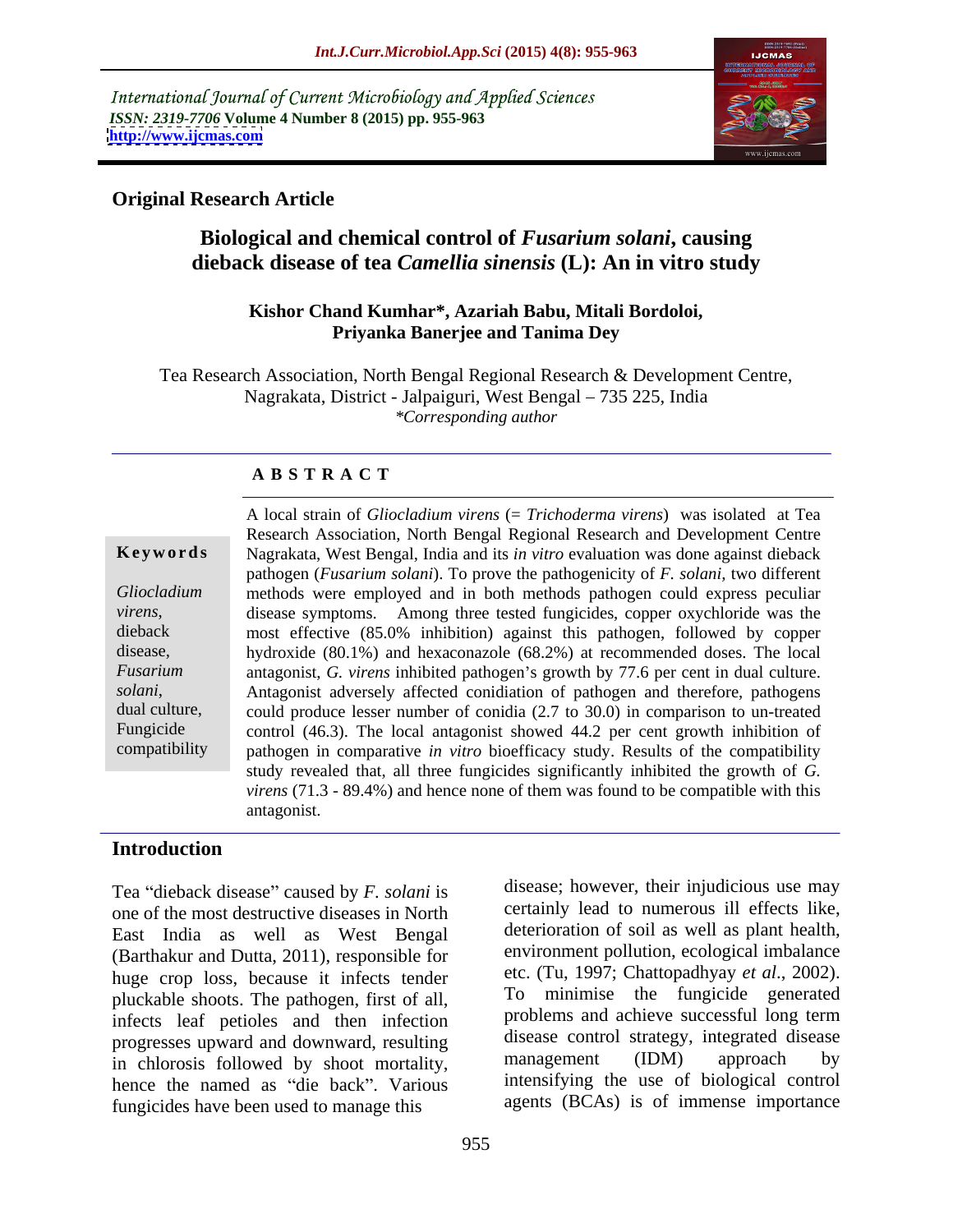and need of hour. *G. virens* (= *T. virens)* is antagonist was further, get reconfirmed from one of the most potential biocontrol agents Agharkar Research Institute, Pune. The which could effectively manage several plant pathogens (Papavizas, 1985) under lab, green house and field conditions (Mukhopadhyay, 1995). It produces **Pathogenicity of** *F. solani* extracellular enzymes, secondary metabolites (Elad et al., 1982; Howell and Stipanovic, 1983; Papavizas, 1985; Taylor, North Bengal Regional Research and 1986; Ridout et al., 1988) and antibiotic *i.e.* Development Centre Nagrakata, was chosen gliotoxin (Lumsden, et al., 1992). Various for pathogenicity test by adopting two formulations of antagonistic fungi different methods i.e. (1) direct contact and especially, *Trichoderma* spp have been used in tea plantation to protect it from different *al* (2008) with slight modifications. In first fungal pathogens and promote vegetative growth but the use of indigenous isolates is healthy shoot was made by rubbing diseased almost negligible, in Dooars region, shoot and then tying it using cotton thread, therefore, our present study is aimed to develop and evaluate the bio-efficacy of suspension  $(2x10^6 \text{ cfu/ ml})$  was injected indigenous *G. virens* against *F. solani* to using surgical syringe in to the healthy judge its suitability as a component of leaves near petiole. Ten shoots were used for integrated disease management strategy.

### **Materials and Methods**

#### **Isolation of** *F. solani* **and** *G. virens*

Dieback diseased tender tea shoots were Bioefficacy of common fungicides against collected from different tea gardens *F. solani* was carried out by poisoned food including, experimental plot of our centre technique (Nene and Thapliyal, 1993) using (Table 1) and used for isolation of fungi of potato dextrose agar medium (Hi-Media). interest. For isolation of pathogen, samples Different concentrations like 500, 1000, were cut in to small pieces, followed by 1500, 2000, 2500 and 3000 ppm, were made surface sterilization with mercuric chloride by adding required amount of fungicidal in (0.1%) and subsequent two washing with distilled water. Then these pieces were medium was poured in to plates. After inoculated in to PDA plates. For isolation of solidification, 5 mm diameter discs of *Gliocladium virens* leaf washing technique (Bhuvaneswari, 2006) was employed with centre of plates followed by incubation at minor modifications. Plates were then incubated at room temperature for 3-4 days. Colonies developed in plates were Dual culture technique (Stack et al., 1986) transferred in to another PDA plate and was applied to assess the bioefficacy of again incubated. After colony development antagonist. 5 mm discs of fungi (*G. virens* they were identified on the basis of morphological characteristics. Identity of distances followed by incubation for two

isolates were preserved in refrigerator at  $4\pm1$ <sup>o</sup>C and used for further studies.

From the *Fusarium solani* isolates, isolate of (2) direct inoculation, as used by Rajput *et*  method, a linear mechanical injury on in the field. In second method, 2 mL spore cfu/ ml) was injected each method. Disease development was observed till 15 days.

### *In vitro* **bioassay of fungicides and** *G. virens*

to medium at its lukewarm state and pathogen's mycelia were inoculated in the room temperature for two weeks.

and *F. solani)* were inoculated at variable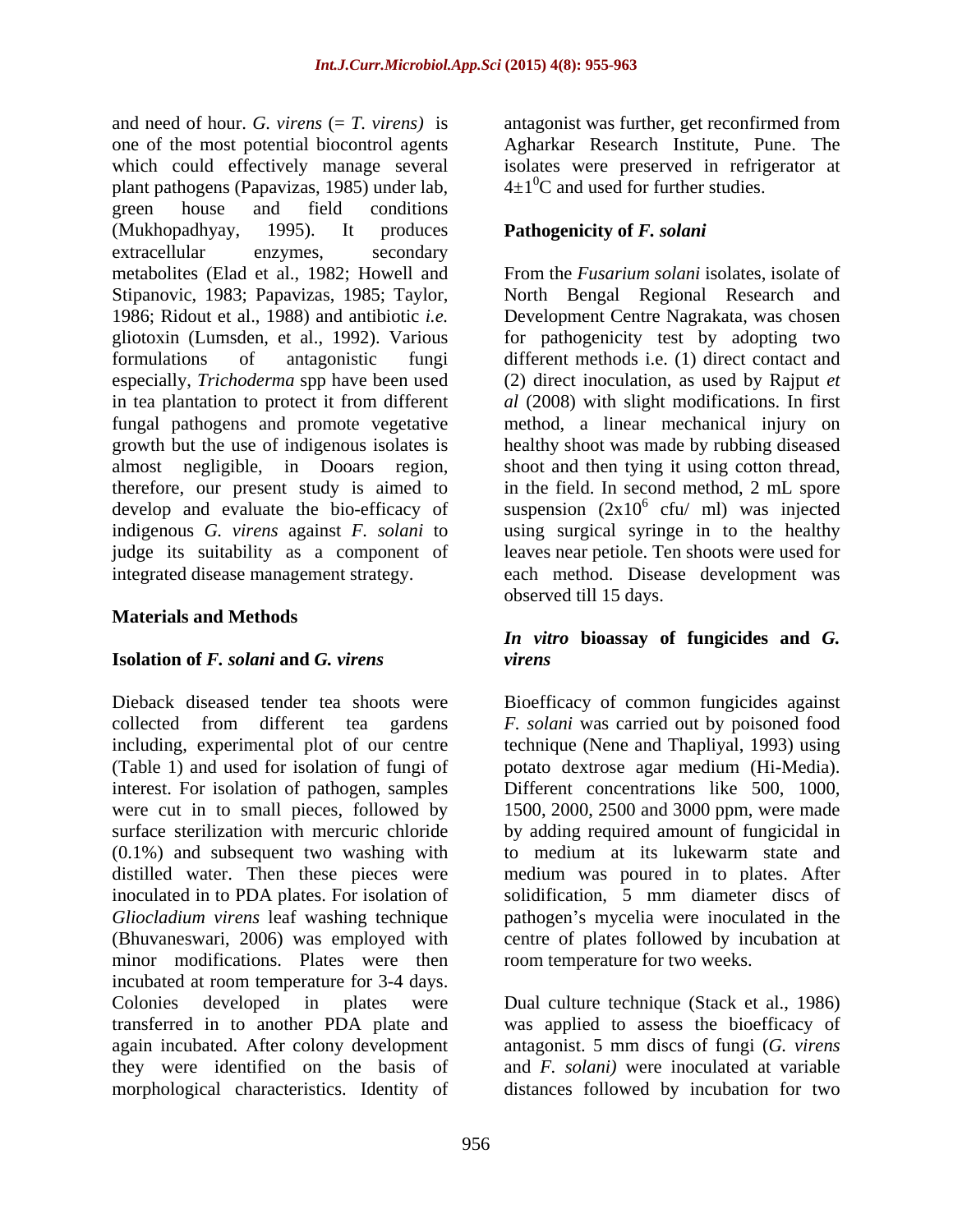recorded after 6 days. The effect of antagonist on pathogen's sporulation was also assessed after two weeks using compound microscope and haemocytometer.

Further, bioefficacy of *G. virens* was compared with three local isolates of *Trichoderma* sp (developed and maintained All ten samples of different gardens showed at the centre). Five millimetre discs of the presence of pathogen and only one pathogen as well as antagonists were sample showed the presence of both inoculated at 3 cm apart in the centre of pathogenic as well as antagonistic fungi plates in four replications. Plates were (table 1). Morphologically, isolates were incubated at room temperature for one week identified as *F. solani* and *G. virens.* and radial growth was measured after one Pathogen produced creamish colonies with week. Growth inhibition was calculated by pinkish pigmentation on PDA. It produced

Colony dia. in control – Colony dia. in -------------------------------------------- X 100

Recommended doses of fungicides were In physical contact method (rubbing of evaluated by poisoned food technique of diseased shoots with healthy shoots), tissue Nene and Thapliyal (1993) for this purpose. necrosis was noticed after four days, which According, appropriate quantity of each gradually increased and covered the entire fungicide was added and mixed thoroughly shoot area within two weeks. In case of in PDA medium before pouring it in to plates of 90 mm diameter. After inoculation site after one week and solidification, 5 mm diameter mycelial discs prominent symptoms were developed on of *G. virens* were placed in the centre of plates followed by incubation at room temperature. Colony diameter was measured *In vitro* **bioassay of fungicides and** followed by calculation of per cent growth antagonists inhibition using formula described in

using online statistical package "OPSTAT"  $2$ ).

weeks. Pathogen's mycelial growth was of Chaudhary Charan Singh Haryana Agricultural University, Hisar, Haryana, India [\(www.hau.ernet.in/opstat](http://www.hau.ernet.in/opstat)).

## **Results and Discussion**

### **Isolation of** *F. solani* **and** *G. virens*

following formula: sickle shaped macro-conidia (mostly mono, Growth inhibition  $%$  = micro-conidia. *G. virens* produced greenish bi, tri, rarely tetra septate) and aseptate coloured colonies.

### treatment **Pathogenicity of** *F. solani*

Colony dia. in control In both the methods, pathogen successfully **Compatibility of** *G. virens* **with fungicides** artificially inoculated shoots. All the treated established and caused infection in every shoots showed peculiar disease symptoms. inoculation method, infection started at inoculation site after one week and shoots after 15 days (Fig. 1).

# **antagonists**

previous method. All three fungicides influenced the growth **Data analysis**  oxychloride showed the maximum inhibition Statistical analysis of data was done by hydroxide and Hexaconazole (table 2 & fig. of *F. solani* to a variable degree. Copper  $(80.0 - 88.1%)$  followed by copper At recommended doses, copper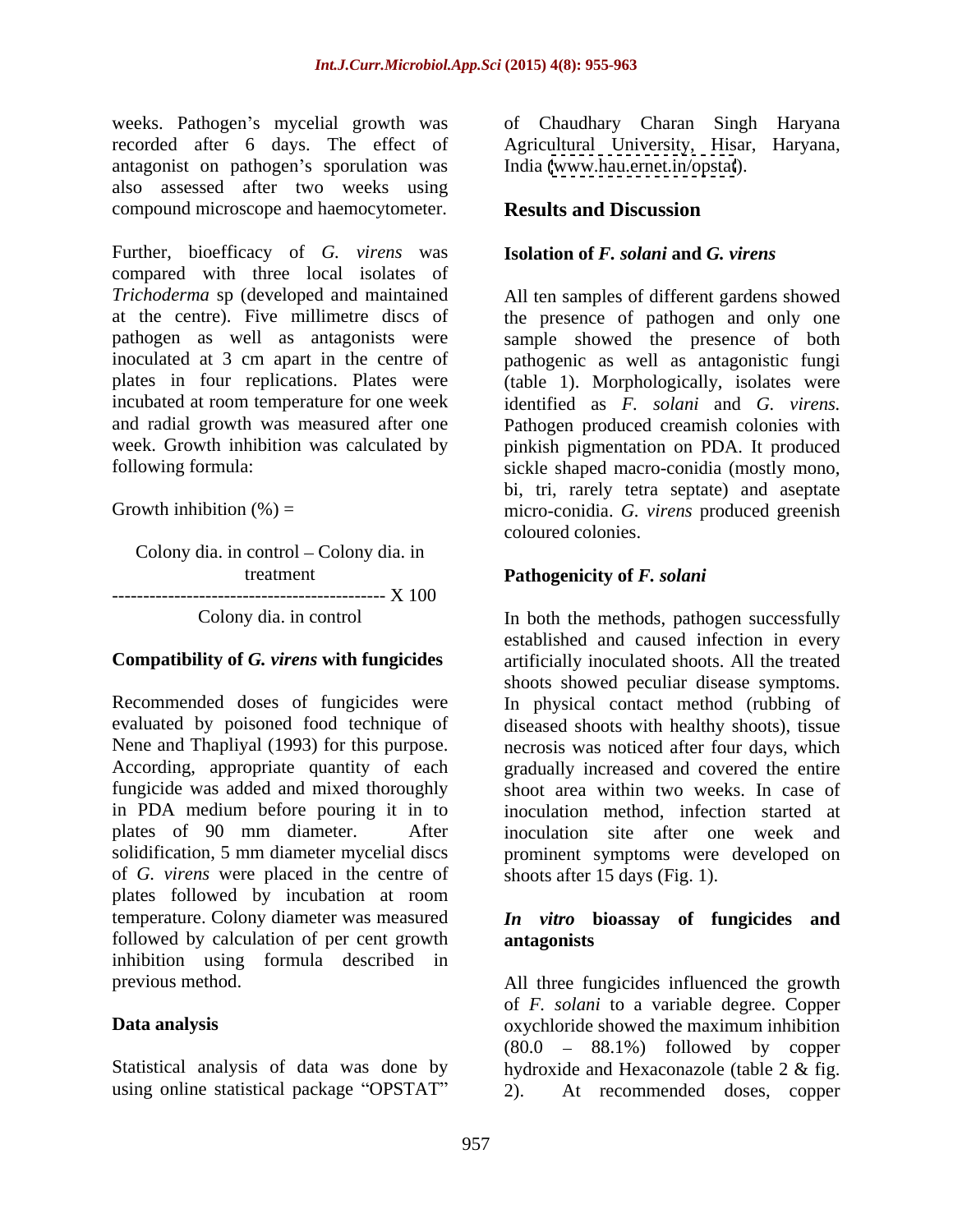per cent, respectively. al., 2013) etc.

Indigenous antagonist *G. virens* inhibited 53.0 to 77.6 per cent growth of *F. solani* after 6 days. It also adversely affected

antagonists indicated that this strain inhibited 44.2 growth of *F. solani*. However,

Result of this study revealed that all three

ten diseased samples. All ten isolates were agents for the management of and conidial shape. Similar morphological characteristics of *F. solani* have already

pathogen is capable of infecting some other host plant like ber, *Ziziphus jujuba* (Mirzaee et al.,  $2011$ ), plum (Salleh et al.,  $2011$ ),

oxychloride, copper hydroxide and shisham (Rajput et al., 2008), mango Hexaconazole inhibited 85.0, 72.9 and 58.6 (Khanzda et al, 2004), date palm (Maitlo et al., 2013) etc.

pathogen's sporulation. Pathogen could pathogen and found that all fungicides were produce comparatively less conidia (3.75 to effective in controlling it under lab 30.25) in dual culture as compared to control conditions. Similarly, Bashar and Chakma (47.0) as given in table 3. (2014) tested *in vitro* efficacy of some Its comparative bioefficacy with other local that vitavax 200B was the most effective In present study, we tested copper oxychloride, copper hydroxide and hexaconazole against this challenging fungicides against *F. solani* and reported against it.

the maximum growth inhibition (50.0%) It has also been noted by Maitlo et al (2013) was noted in case of *T. viride* (KBN 24) that bavistin provided better control of this followed by both *Trichoderma sp, i.e.* KBN- pathogen under lab conditions, however, 33 and KBN-35*.* All the antagonists were Topsin-M, Aliette, Ridomil, mancozeb and statistically at par with respect to their copper oxychloride exhibited less inhibitory performance (table 4). effect in comparison to bavistin.

**Compatibility of** *G. virens* **with fungicides** Our local strain of *G. virens* showed very tested fungicides inhibited the growth at span of time. The findings of Hamid et al recommended concentrations (figure  $3 \& 4$ ). (2012) are in close conformity to our present However, the maximum inhibition (89.4%) investigation wherein it was reported that *G.* was noted in case of copper hydroxide *virens*, *T.viride* and *T. harzianum* had followed by copper oxychloride (88.2%) and strong mycoparasitism and rapidly covered Hexaconazole (71.3%). the colonies *F. solani* f.sp. *pisi*. Jagtap et al In present study *F. solani* was isolated from *Trichoderma* spp. were effective biocontrol identified on the basis of colony characters *Colletotrichum capsici*, which supports the good inhibitory effect against this pathogen and successfully controlled it within a short (2013) reported that *G. virens* and other agents for the management of results of our study.

been reported by earlier workers (Demicri In this study, all fungicides, copper and Maden, 2006; Leslie and Summerell, oxychloride (2500 ppm), copper hydroxide 2006, Mirzaee et al., 2011 & Albores et al., (2500 ppm) and hexaconazole (1000 ppm) 2014) which are in support of our findings. This inhibited antagonist's growth significantly In addition to infecting tea plantation, this antagonist was highly susceptible to these and it was concluded that the tested fungicides.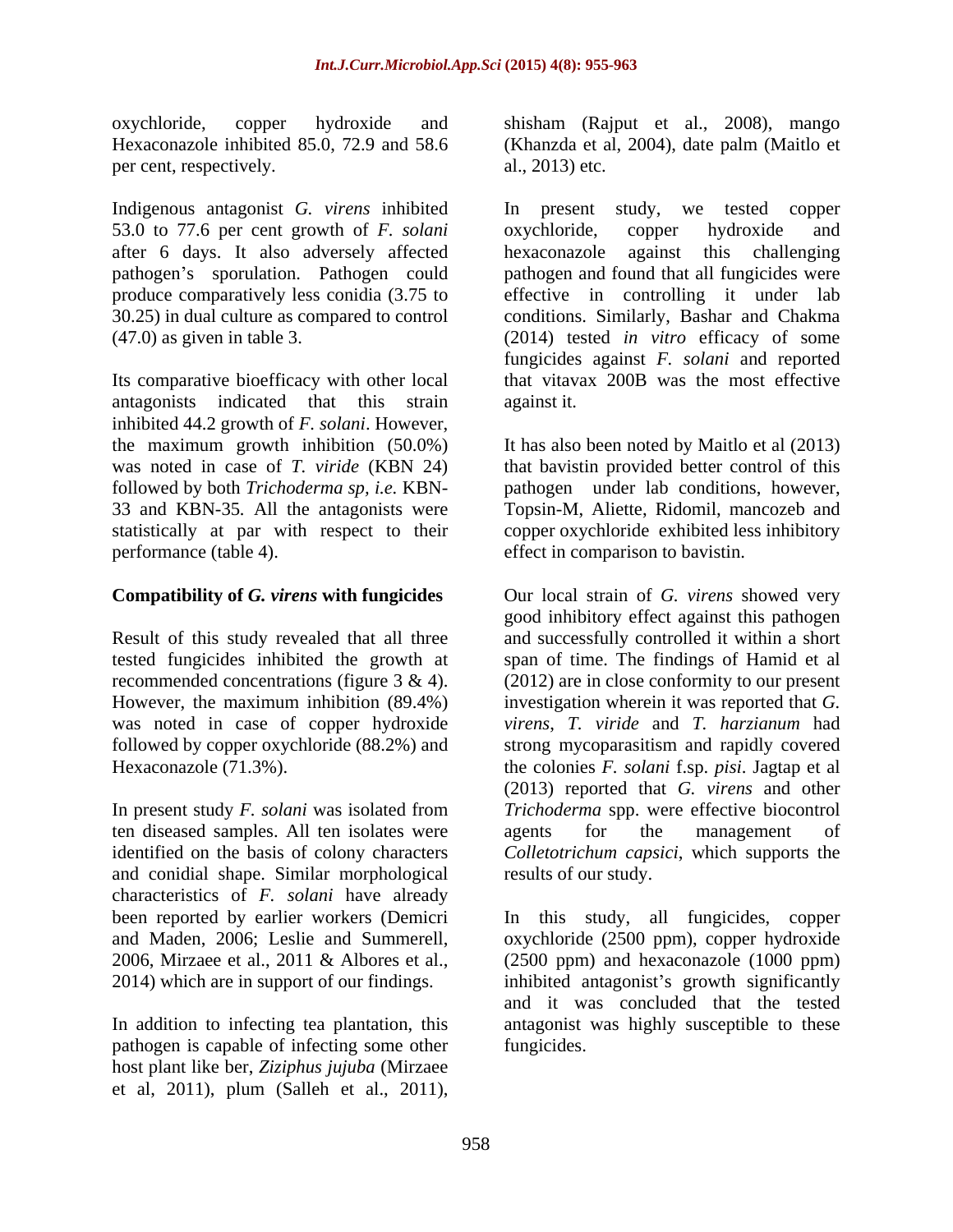#### *Int.J.Curr.Microbiol.App.Sci* **(2015) 4(8): 955-963**

| <b>SN</b> Location                                     | $(Tea \mid Number$<br>-of |           | <b>Isolation frequency</b> |  |
|--------------------------------------------------------|---------------------------|-----------|----------------------------|--|
| <b>Estate</b> )                                        | sample collected          | F. solani | G. virens                  |  |
| <b>TRA, NBRRDC</b>                                     |                           |           |                            |  |
| Indon TE<br>$\overline{\phantom{0}}$                   |                           |           |                            |  |
| Nagrakata TE                                           |                           |           |                            |  |
| <b>Bhogotpur TE</b>                                    |                           |           |                            |  |
| Nageshwari TE                                          |                           |           |                            |  |
| Ibheel TE<br>6                                         |                           |           |                            |  |
| Lakhipara TE                                           |                           |           |                            |  |
| 8<br>Bhatpara TE                                       |                           |           |                            |  |
| Hope TE<br>$\Omega$                                    |                           |           |                            |  |
| and the control of the control of<br>$10$ Lankapara TE |                           |           |                            |  |
|                                                        | Total<br>30               | 30        | 01                         |  |

# **Table.1** Isolation of *F. solani* and *G. virens*

**Table.2** Effect of fungicides on growth of *F. solani* under lab conditions

| Fungicide                | Fungicide conc. | Per cent growth inhibition over |
|--------------------------|-----------------|---------------------------------|
|                          | (ppm)           | control*                        |
| Copper oxychloride 50 WP | 2000            | $80.0(63.7 \pm 3.3)$            |
|                          | 2500            | $85.0(67.2 \pm 1.5)$            |
|                          | 3000            | 88.1 $(69.8 \pm 0.3)$           |
| Hexaconazole 5 EC        | 500             | 51.6 $(45.9 \pm 0.5)$           |
|                          | 1000            | 58.6 $(49.9 \pm 1.9)$           |
|                          | 1500            | 68.2 $(55.7 \pm 0.7)$           |
| Copper hydroxide 77 WP   | 2000            | 61.9 $(51.9 \pm 1.4)$           |
|                          | 2500            | $72.9(58.7 \pm 1.6)$            |
|                          | 3000            | 80.1 $(63.5 \pm 0.9)$           |
| C.D.                     |                 | 4.5                             |
| C.V.                     |                 | 5.0                             |

**Table.3** Effect of *G. virens on* mycelial growth and sporulation of *F. solani* 

| Dual culture distance between   Per cent growth inhibition   Number of conidia of $F$ . |                               |                       |
|-----------------------------------------------------------------------------------------|-------------------------------|-----------------------|
| antagonist and pathogen in over control after 6 days*                                   |                               | solani<br>per         |
| PDA plate                                                                               |                               | haemocytometer field* |
| $T1-0$ mm                                                                               | 77.6 $(61.01 \pm 0.74)$       | $3.75 \pm 1.37$       |
| T2-10 mm                                                                                | $61.2 (50.96 \pm 0.61)$       | $8.0 \pm 1.82$        |
| T3-20 mm                                                                                | $59.0(49.35 \pm 0.97)$        | $14.25 \pm 4.23$      |
| T4-30 mm                                                                                | $\frac{53.0}{46.08 \pm 0.93}$ | $30.25 \pm 1.88$      |
| T5- Control ( <i>F. solani</i> alone)                                                   |                               | $47.0 \pm 1.78$       |
| C.D.                                                                                    |                               |                       |
| $\bigcap$ $\overline{V}$<br>C. ۷.                                                       |                               | 23.66                 |

\*Mean of 4 replications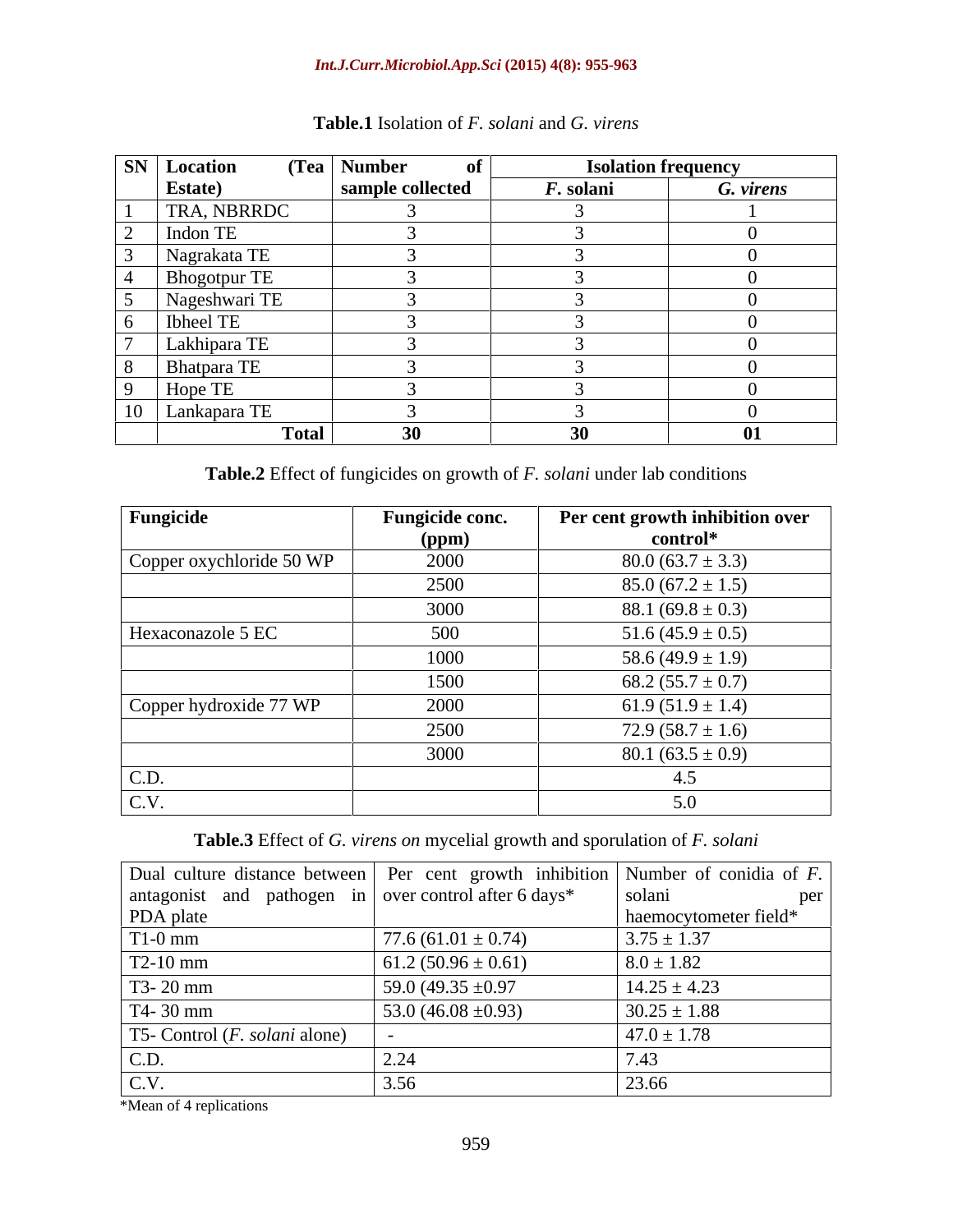#### *Int.J.Curr.Microbiol.App.Sci* **(2015) 4(8): 955-963**

|                                  | Growth inhibition of $F$ . solani after one |
|----------------------------------|---------------------------------------------|
| <b>Antagonist</b>                | week*                                       |
| $\mid$ Trichoderma sp (KBN-33)   | $43.0(41.7 \pm 3.2)$                        |
| Trichoderma sp (KBN-35)          | 49.9 $(44.4 \pm 3.6)$                       |
| <i>T. viride</i> (KBN 24)        | $50.0(45.2 \pm 2.3)$                        |
| $\mid G. \text{ virens (KBN-3)}$ | 44.2 $(41.5 \pm 1.9)$                       |
| $\vert$ C.D.                     |                                             |
| C.V.                             |                                             |

**Table.4** Effect of *G. virens* and *Trichoderma* sp on mycelial growth of *F.* solani under lab conditions

\*Mean of 4 replications

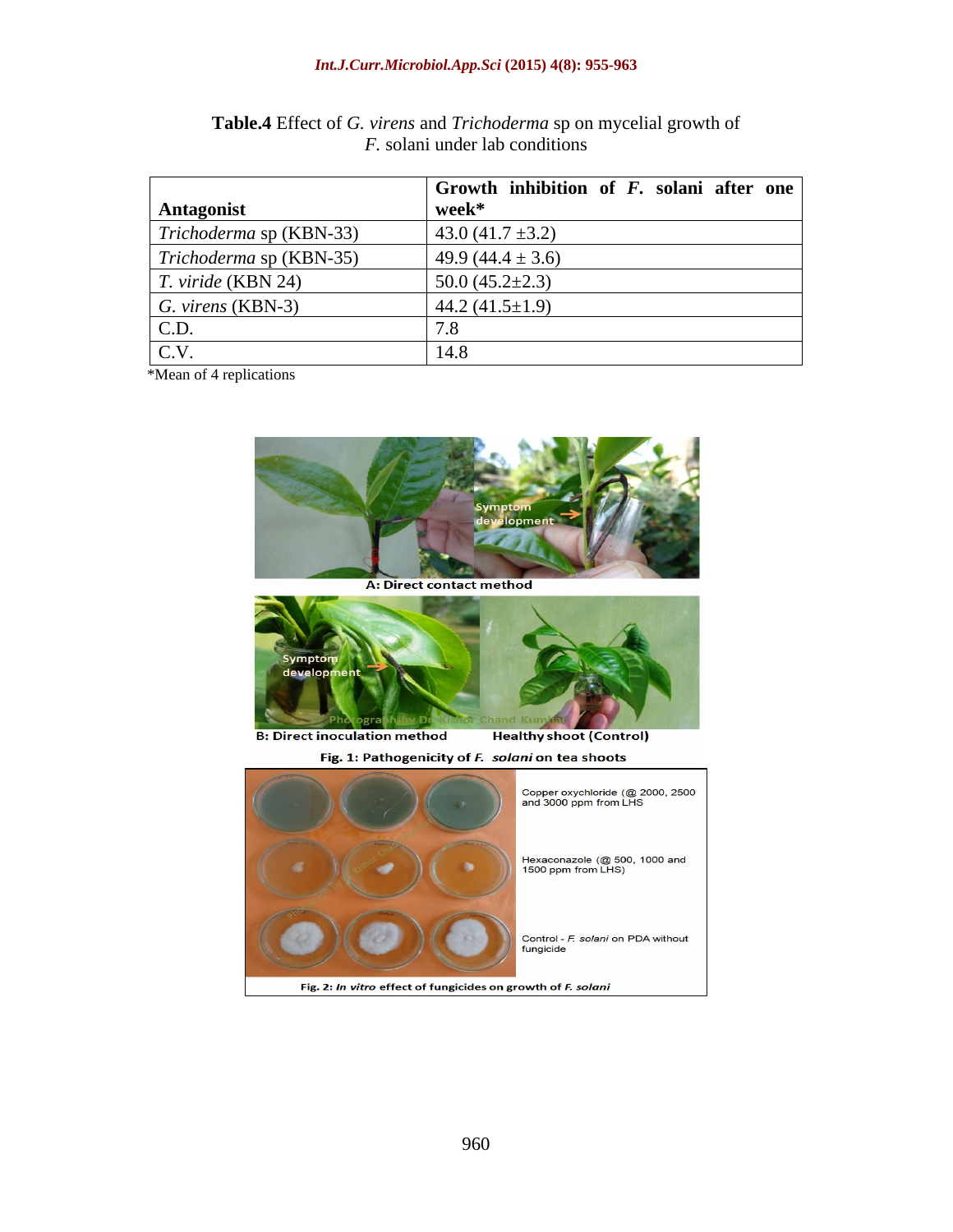#### *Int.J.Curr.Microbiol.App.Sci* **(2015) 4(8): 955-963**





On this aspect, Mukherjee and Tripathi, (2000) reported that propineb had no inhibitory effect on *G. virens* but Narayana and Srivastava (2003) concluded that propiconazole and penconazole) were highly inhibitory to *T. harzianum* at various concentrations. Similarly, Johnson (2001) found that hexaconazole was highly inhibitory to *T. viride, T. harzianum* and *G. virens* even at low  $(0.5$  ppm) concentration. Hence, *G. virens* has been found to be an Mecha, L.B., Lopez, M.H., effective biological control agent for Hernandez, A.C.2014. dieback pathogen of tea, it should be evaluated under field conditions after enable characterization of pathogenic

Authors are highly thankful to Dr. S.K. Bashar, M.A. Chakma, M.2014. *In vitro*Singh, Scientist, Mycology and Plant

triazole fungicides (hexaconazole, TRA, Tocklai Tea Research Institute, Jorhat, Pathology Group, Agharkar Research Institute, Pune for identifying the antagonist. We would also like to extend our heartfelt thank to Dr. N. Muraleedharan, Director, Assam for his constant support and encouragement.

#### **References**

developing suitable formulation. isolates of *Fusarium* spp. obtained **Acknowledgement** sensitivity to *Jatropha curcas* L. oil. Albores, L.C., Banos, S.B., Herrera, J.M., Necha, L.B., Lopez, M.H., Hernandez, A.C.2014. Morphological and molecular characterization of pathogenic from *Gladiolus* corms and their *Afr. J. Microbiol. Res.* 8(8): 724-733.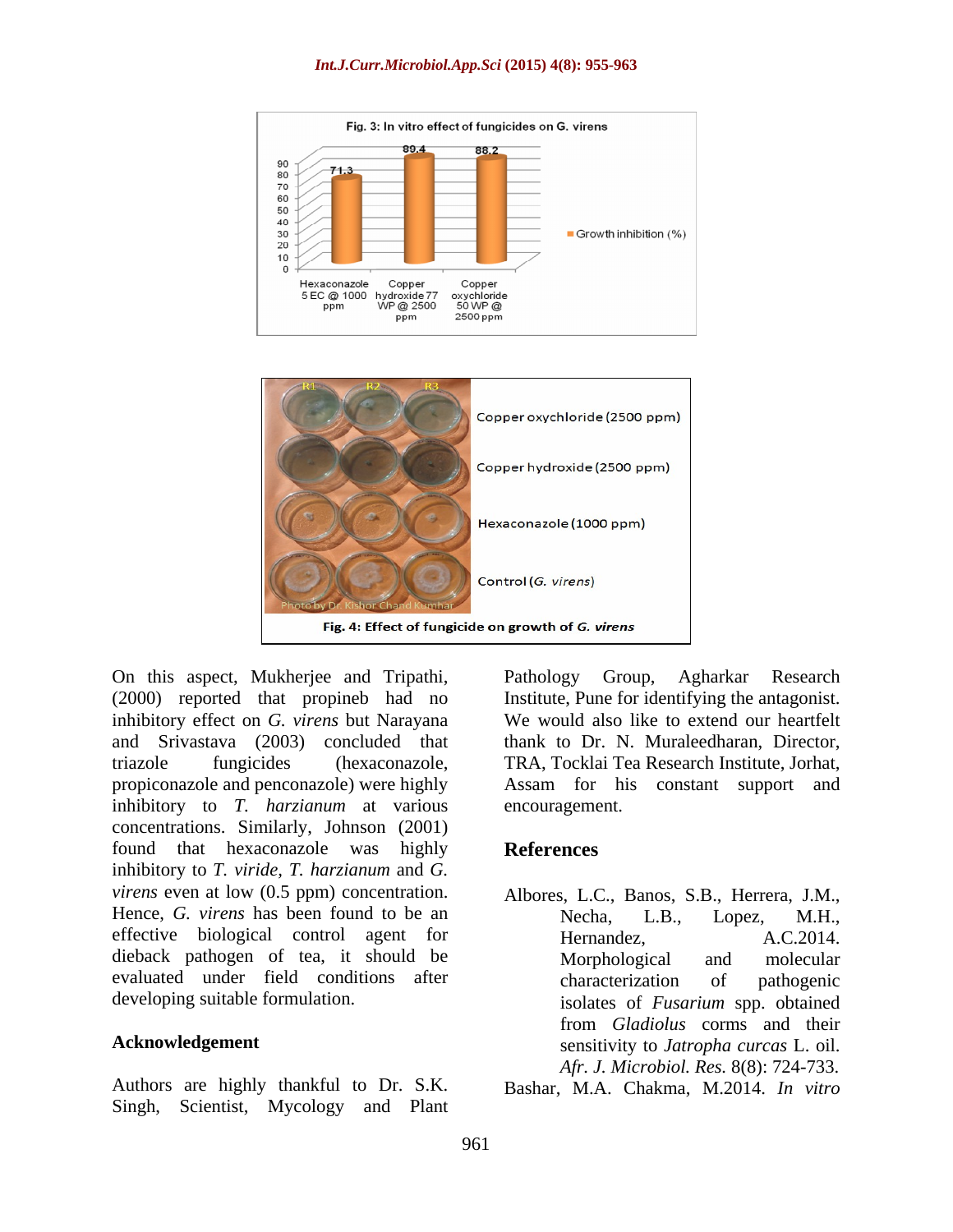- Barthakur, B.K., Debnath, S. 2011. Disease Research Association, North Bengal Coimbatore - 641003
- (*Camellia sinensis* (L.) O.Kuntz.
- of Indian mustard using ecofriendly
- 
- 
- Hamid, A., Bhat, N.A., Sofi, T.A., Bhat, through bioagents. *Afr. J. Microbiol.*
- Howell, C.R. Stipanovic, R.D. 1983.
- Jagtap, G.P., Mali, A.K. Dey, U. 2013. Bioefficacy of fungicides, bio-

control of *Fusarium* solani and *F.*  control agents and botanicals against *oxysporum*, the causative agent of leaf spot of turmeric incited by brinjal wilt. *Dhaka Univ. J. Biol. Sci. Colletotrichum capsici*. *Afr. J. Microbiol*. *Res*. 7(18): 1865-1873.

- 23(1): 53 60. hexaconazole 5 SC against rice management of tea in Darjeeling. In: and Curt.) V. Arx), its persistence *Field management in tea*- and residues. Ph. D. Thesis, Tamil Darjeeling. Published by Tea Johnson, I. 2001. Bioefficacy of sheath blight *(Rhizoctol1ia solani* Kuhn) and groundnut late leaf spot *(Phaeoisariopsis personata* (Berk Nadu Agricultural University, Coimbatore - 641003
- Regional R & D Centre, Nagrakata Khanzada, M.A., Lodhi, A.M., Shahzad, 735 225, West Bengal. 137- 142 pp. Bhuvaneshwari 2006. Studies on the *Lasiodiplodia theobromae* and phylloplane microflora of tea *Fusarium* solani on mango. *Pak. J.* S.2004. Pathogenicity of *Lasiodiplodia theobromae* and *Bot.* 36(1): 181-189, 2004.
- M.Sc., thesis, Bharathidasan Leslie, J.F., Summerell, B.A. 2006. The University, Trichy. *Fusarium* Laboratory. Manual.<br>Chattopadhyay, C., Meena, P.D., Kumar, S. Blackwell Publishing Oxford UK. *Fusarium* Laboratory. Manual. Blackwell Publishing, Oxford, UK.
- 2002. Management of *Sclerotinia* rot Lumsden, R.D., Locke, J.C., Adkins, S.T., strategies. *J. Mycol. Pl. Pathol*. 32:194-200. Isolation of the antibiotic gliotoxin Demicri, F., Maden, S. 2006. A severe from alginate prill in soil and soilless dieback of box elder (*Acer negundo*) media. *Phytopathol.* 82: 230-235. Ridout, C.J. 1992. produced by *Gliocladium virens* from alginate prill in soil and soilless
- caused by *Fusarium* solani (Mart.) Maitlo, W.A., Markhand, G.S., Soad, Sacc. in Turkey. *Australasian Plant* A.A.A., Lodhi, A.M., Jatoi, M.A. *Disease Notes*. **1**:13-15. 2013. Chemical control of sudden Elad, Y., Chet, I., Henis, Y. 1982. decline disease of date palm Degradation of plant pathogenic (*Phoenix dactylifera* L.) in Sindh, fungi by *Trichoderma harzianum*. Pakistan. *Pak. J. Bot.* 45(S1): 7-11. decline disease of date palm
	- *Can. J. Microbiol*. 28: 719-725. Mirzaee, M.R., Jahani, M., Mahmoudi, H., K.A. Asif, M. 2012. Management of dieback caused by *Fusarium* solani. root rot of pea (*Pisum sativum* L.) *J. Pl. Pathol*. 93 (4, Supplement), Ghos, K. 2011. First report of Jujube dieback caused by *Fusarium* solani. S4.63-S4.89.
	- *Res*. 6(44): 7156-7161. Mukherjee, S., Tripathi, H.S. 2000. Glioviridin, a new antibiotic from wilt complex of French bean. J. *Gliocladium virens* and its role in the Biological and Chemical control of wilt complex of French bean. *J. Myco. Pl. Patho.* 30: 380-85.
	- biological control of *Pythium* Mukhopadhyay, A.N. 1995. Biological seed *ultimum*. *Can. J. Microbiol.* 29: 321- treatment with *Gliocladium* and 324. *Trichoderma* for control of chickpea wilt-complex. Proc. Fifth Int.